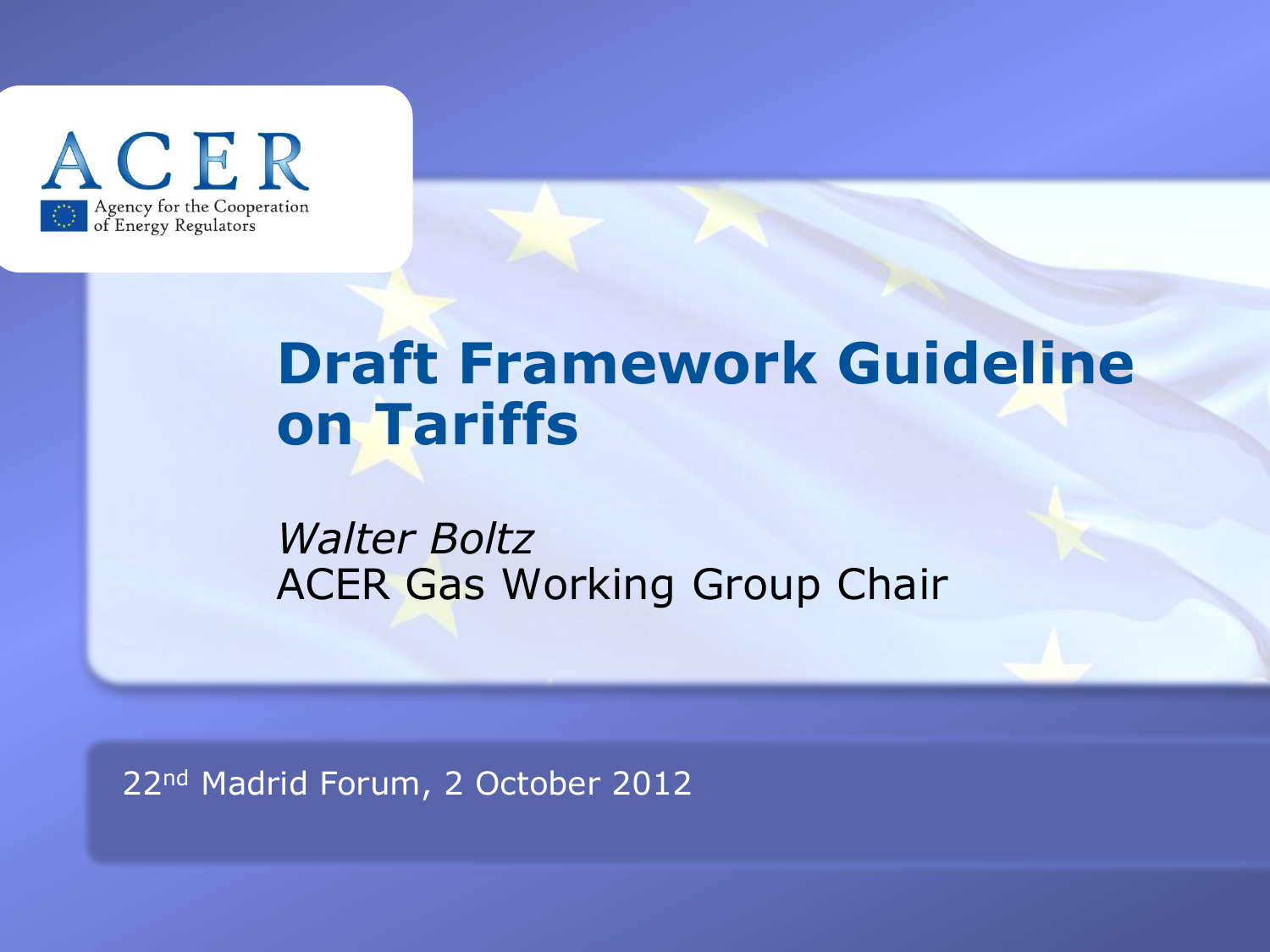

## **Process so far**

- Consultation on likely scope of the FG concluded on 26 March 2012
- Commission invitation to ACER to develop the FG received on 29 June (deadline 31 December 2012)
- ACER launched the public consultation on the draft FG Tariffs on 5 September, IIA published on 17 September
- ACER Stakeholder Workshop held on 18 September to present the draft FG and invite views
- Expert group meetings, including ENTSOG and EC as observers

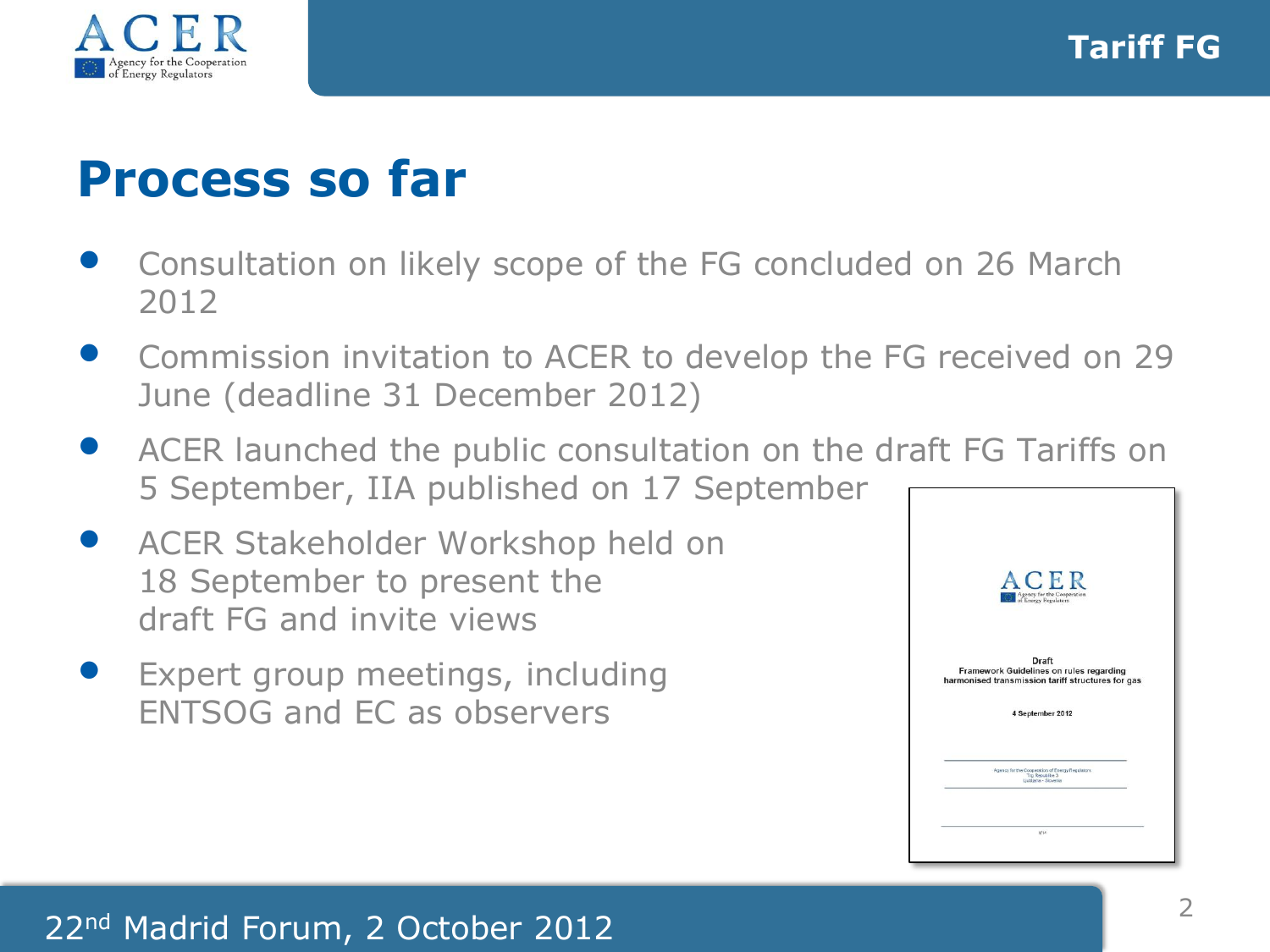

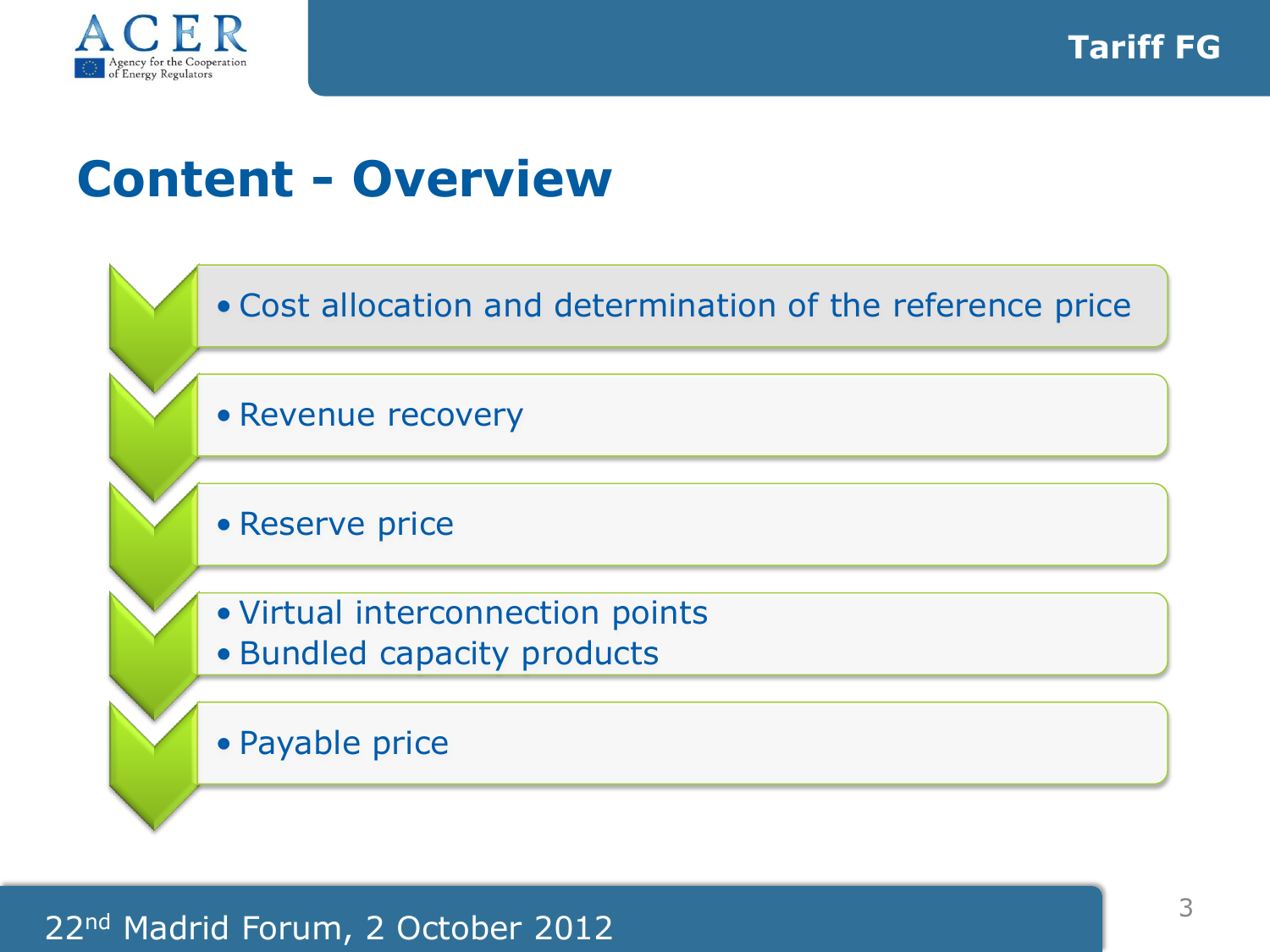

# **What is the problem?**

#### • Lack of transparency

- Sufficient detail is missing to understand how the reference price at each point was derived
- Evolution of tariffs often unclear
- **•** Problems with cost allocation
	- Distortion of long-term cross-border flows (LRMC vs. historical costs)
	- Different cost allocation methodologies between domestic and cross-border points
	- Discrimination between different network users
- Different treatment of gas storage tariffs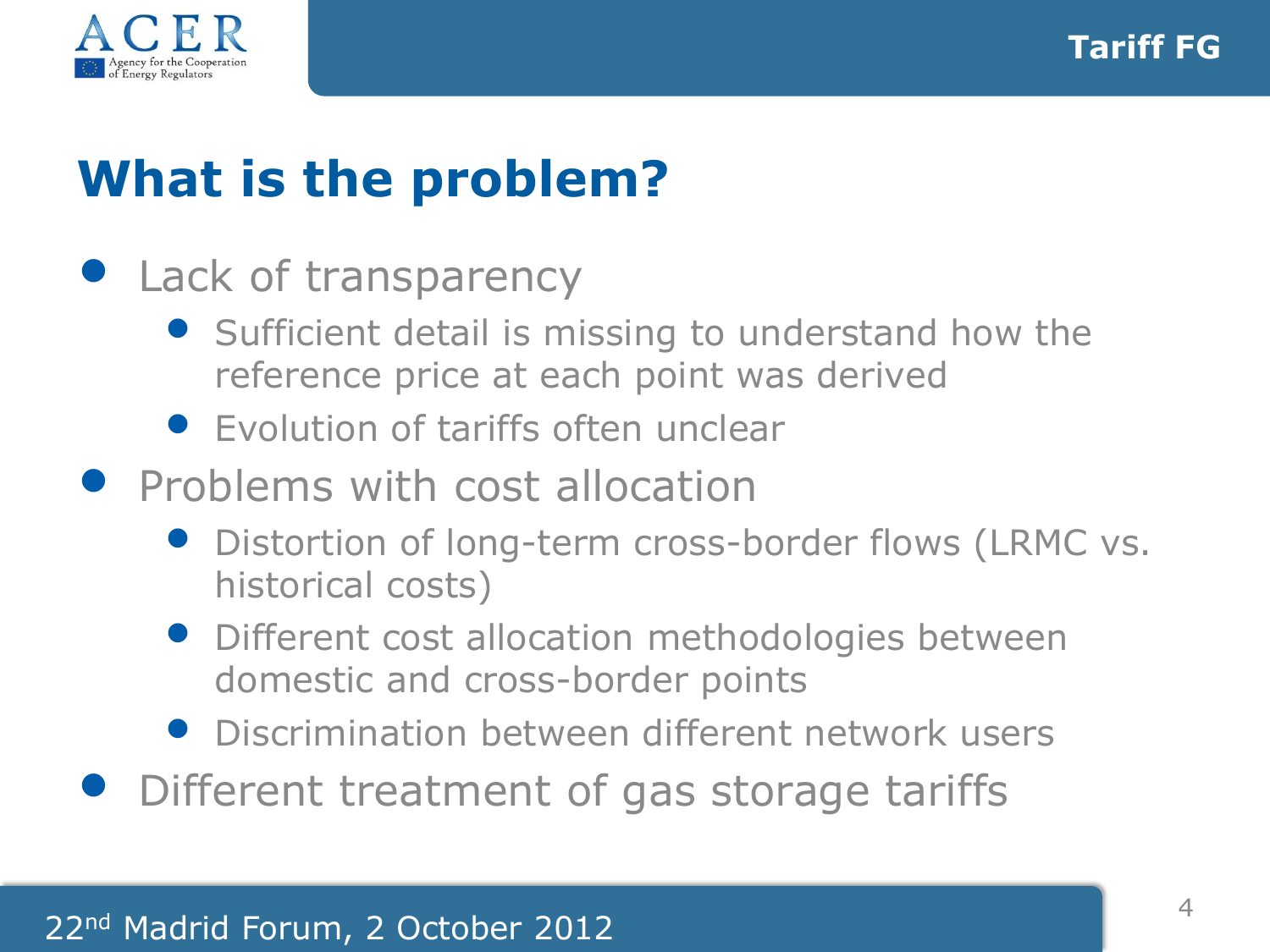

# **What are the proposed rules? (1/2)**

## **Consultation and transparency**

- Obligatory public consultation of methodologies for
	- determining the reference price
	- cost allocation
- Transparency to enable shippers to understand how the reference price at each entry und exit point was derived

## **Split between fixed and variable costs**

- Reference price shall cover at least fixed costs
- Flow driven costs might be covered by
	- **Capacity sales**
	- Volume charge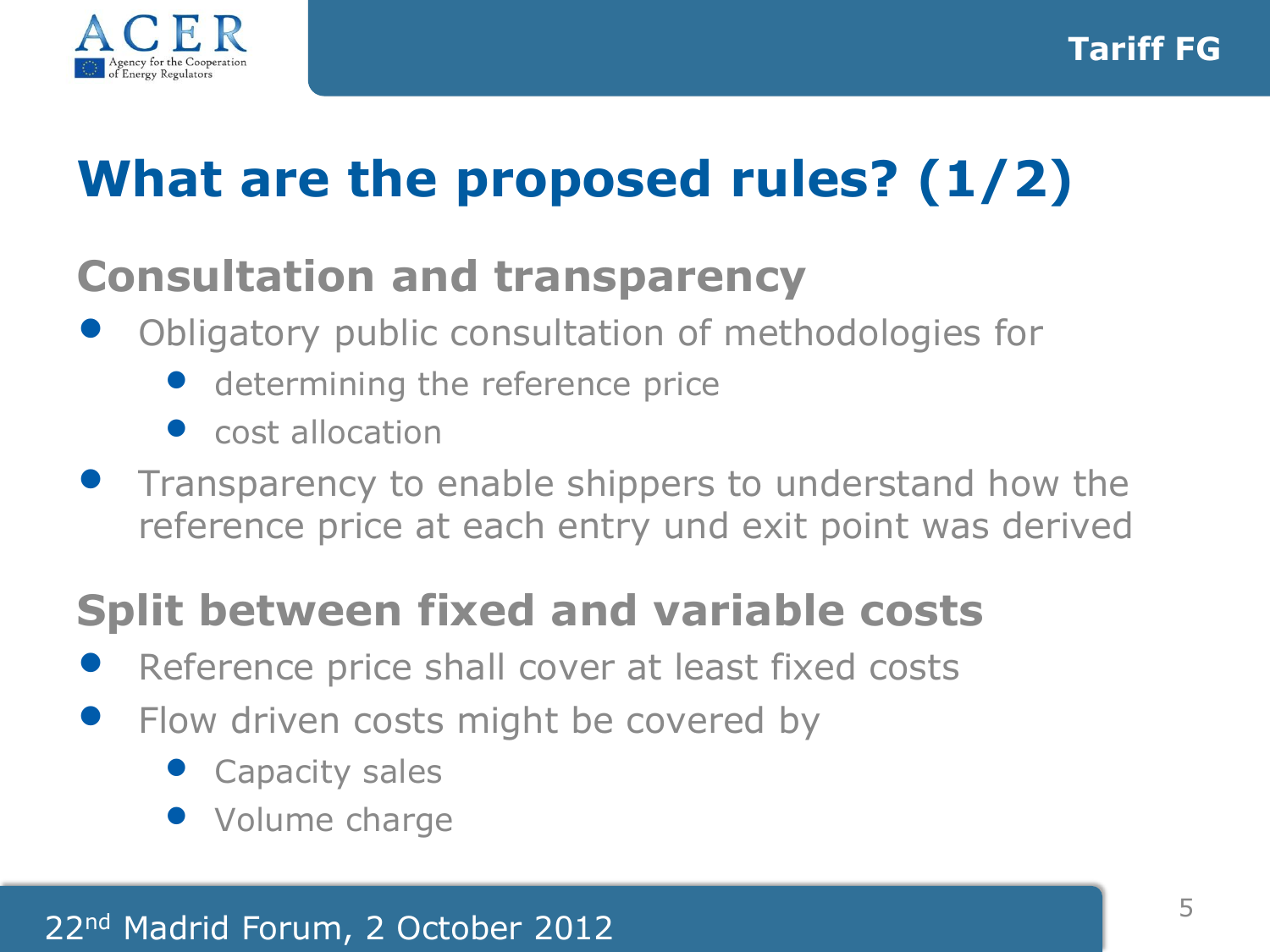

# **What are the proposed rules? (2/2)**

## **Split between entry and exit**

- Same methodology for all entry and exit points
- Entry and exit tariffs
	- Shall take into account major cost drivers, e.g. distance
	- Equalisation (of domestic exits) only if duly justified
- Total revenues equally split between forecast sales at all entry and all exit points
- Bilateral harmonisation of methodologies for setting reserve prices at IPs remains possible if agreed between NRAs

## **Tariffs for storages**

Adequate discount for entry and exit points to and from gas storage facilities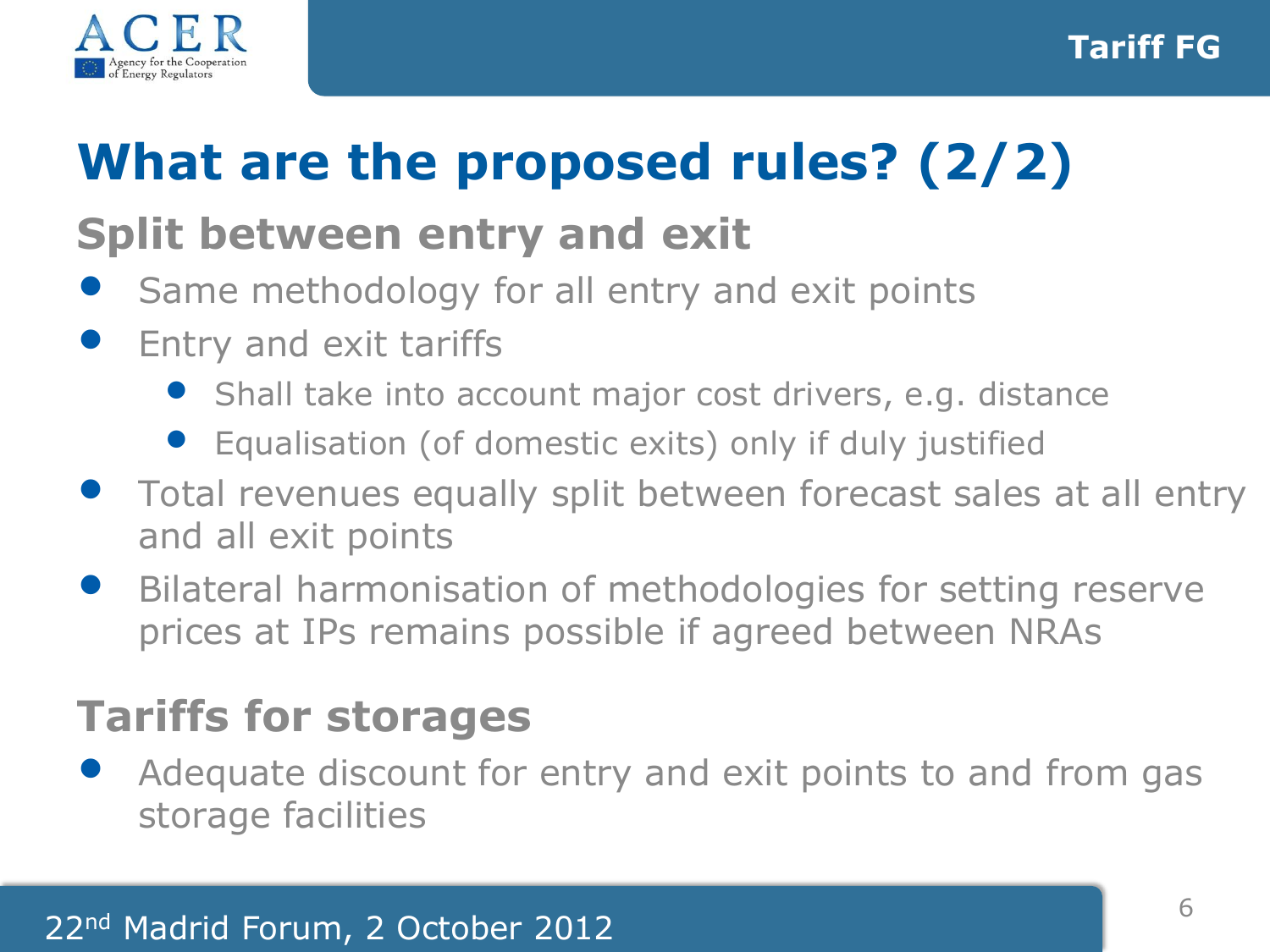

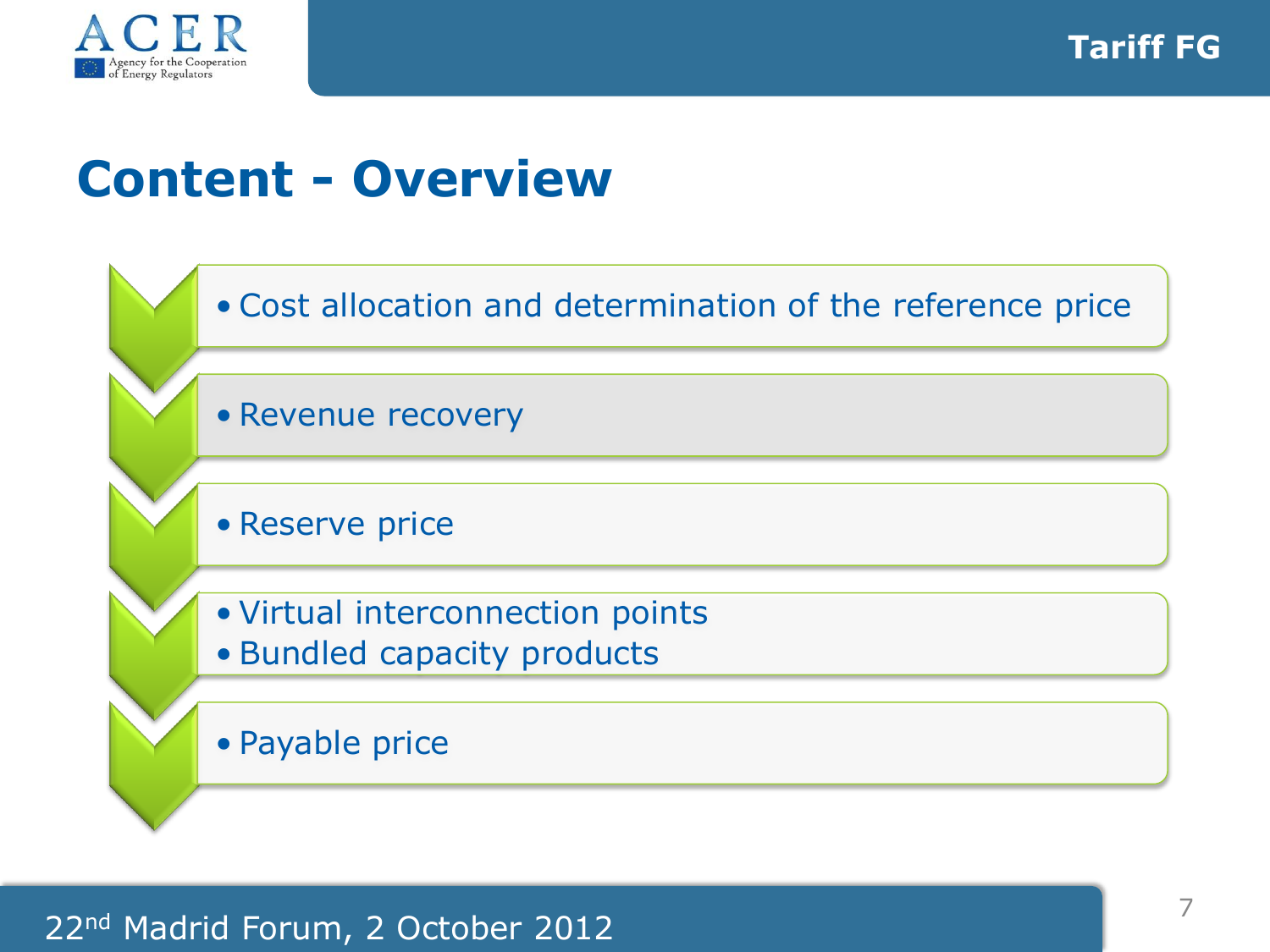

# **What is the problem?**

- Revenue recovery is a general principle
- Tariff calculation is based on assumptions in terms of capacity use and costs
- Individual tariffs depend on cost allocation
- Cost recovery principle is based on 2 logics
	- Revenue target with a remuneration adapted to the risks of under-revenues (price-cap regime)
	- Coverage of the allowed revenue based on actual costs + remuneration: requires to cover the gaps between allowed and actual revenues
- A mechanism allowing to recover the gaps ex-post has to be implemented
	- In case of over-recovery from auction premia, NRAs may decide to use them to reduce congestion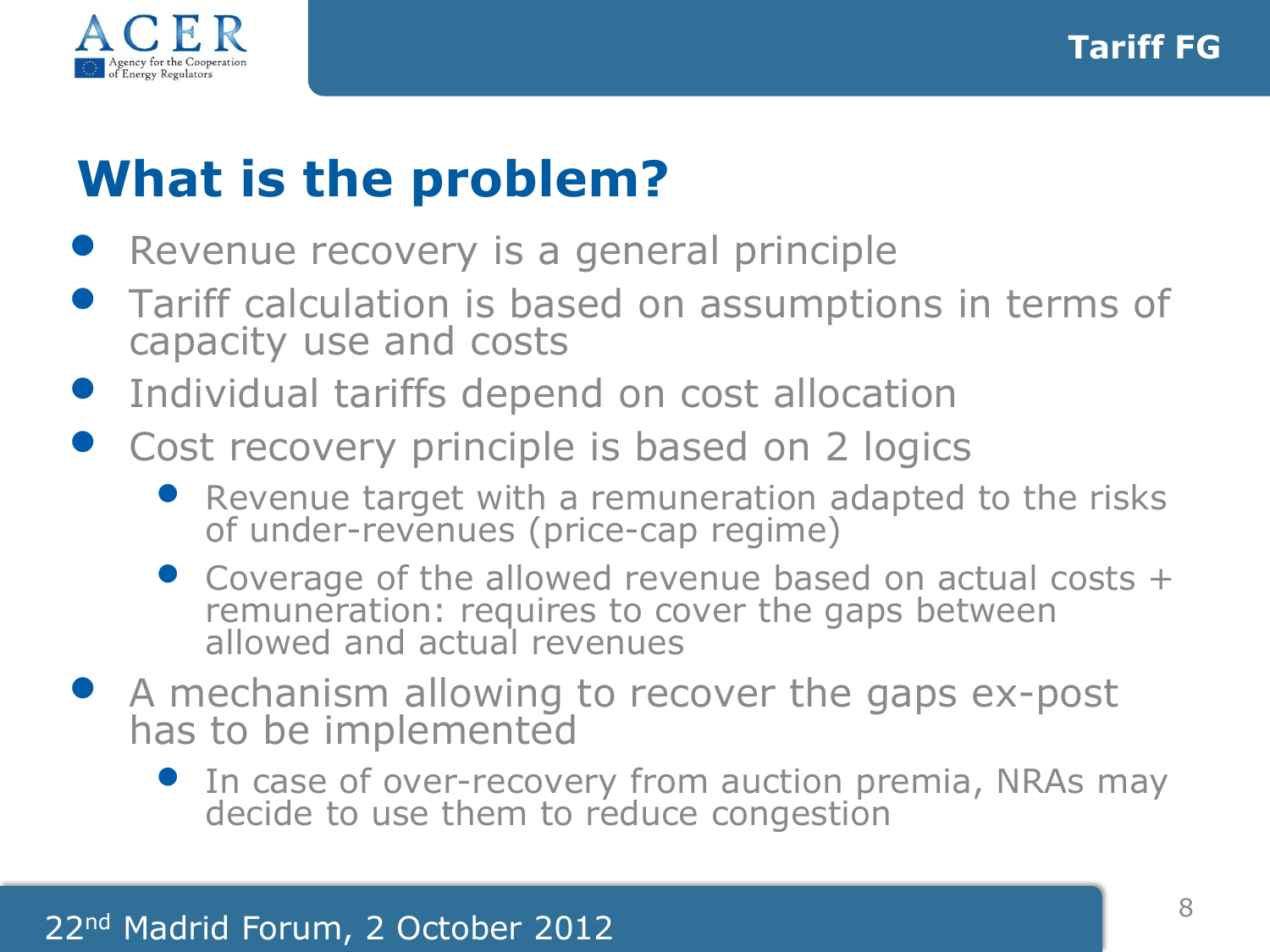

# **What is the proposed mechanism?**

- NRAs determine or approve at national level:
	- how often and how fast the gaps have to be reconciled
	- which part of the under- or over-recovery will be logged on to the regulatory account
- A regulatory account will record the gaps between allowed revenues and actual revenues of the TSO
- This account will be reconciled on an ex-post basis via one of the two following mechanisms
	- Option 1: Capacity approach
	- Option 2: Separate charge based on capacity and commodity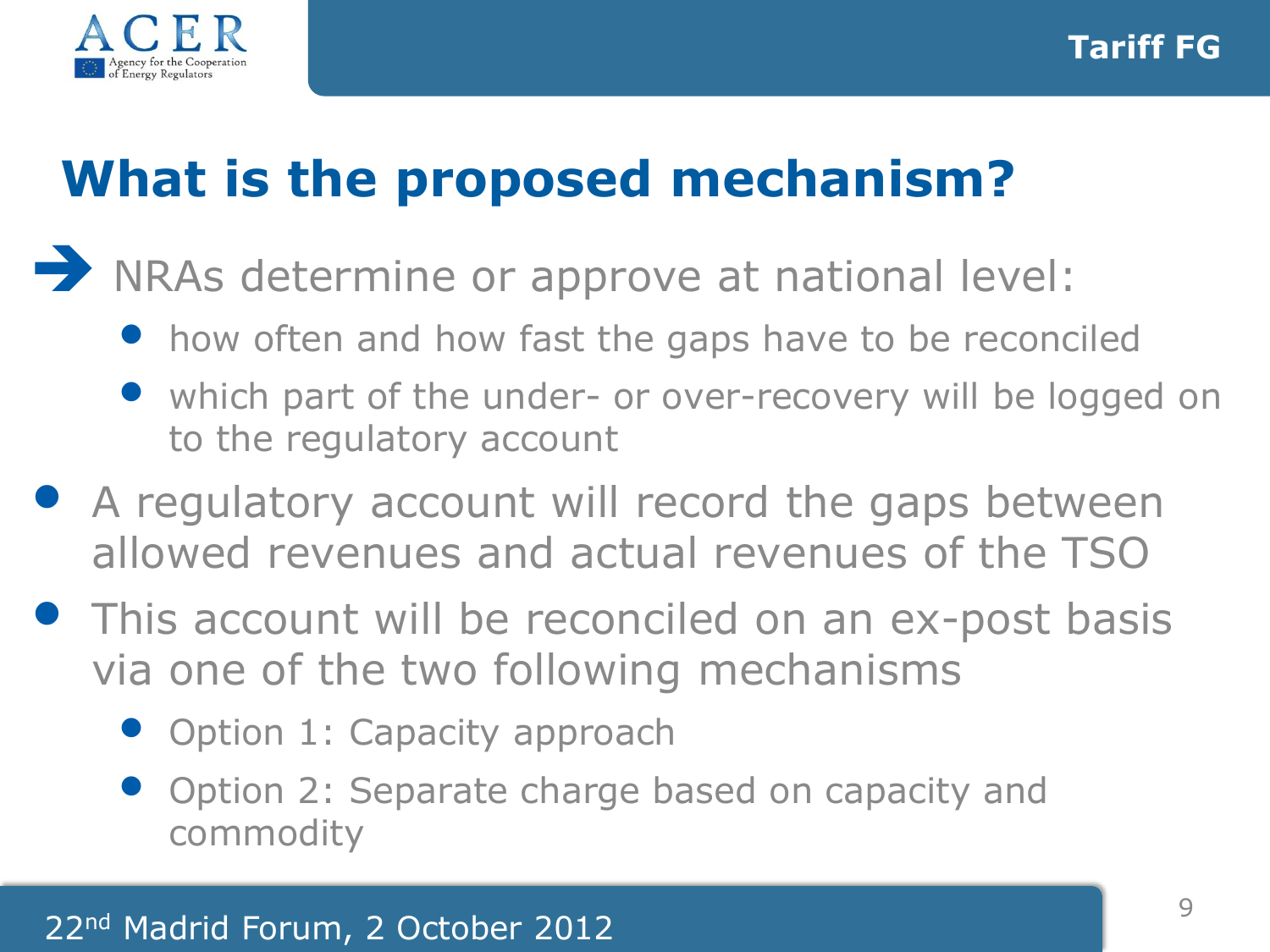

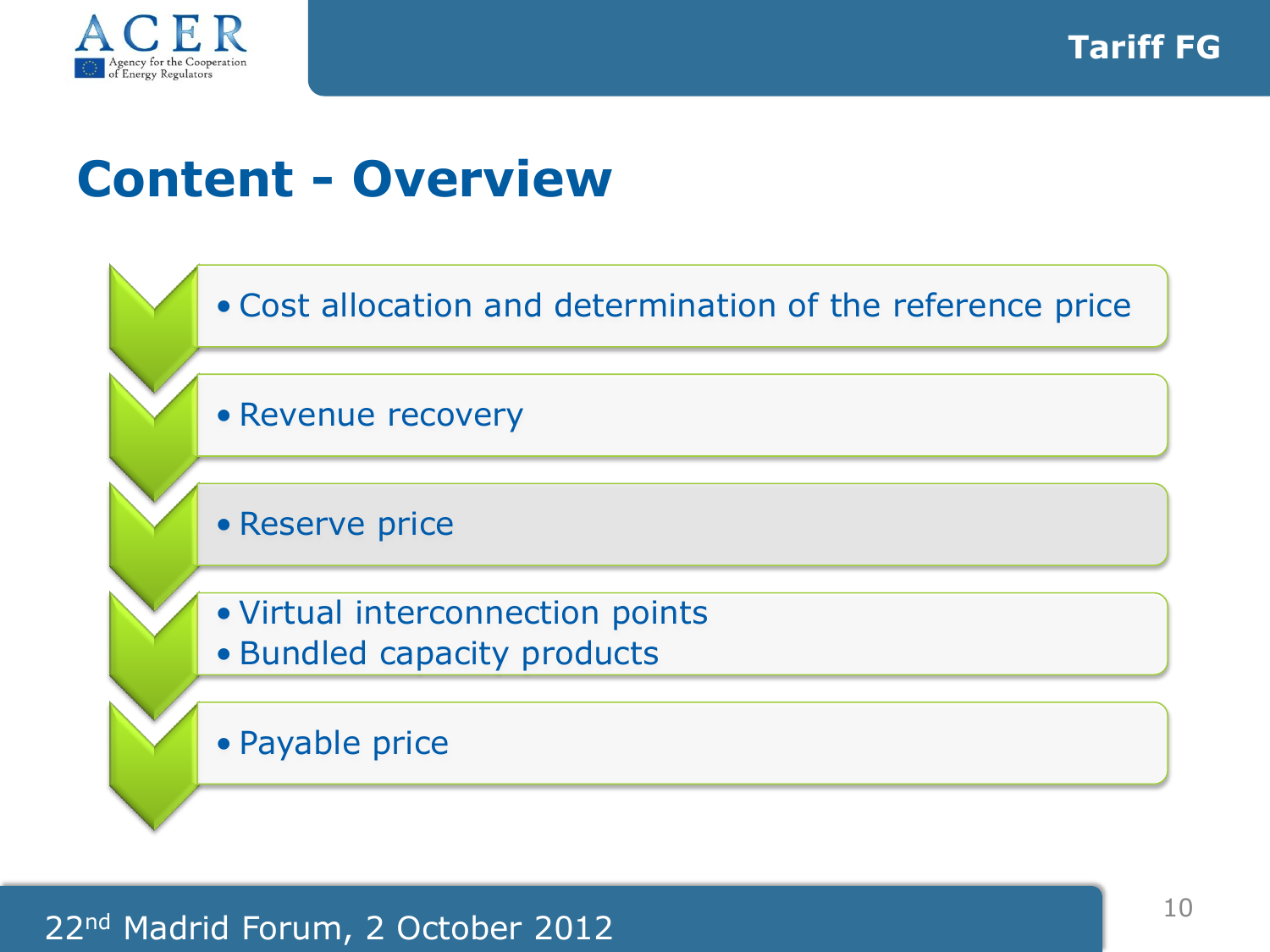

# **What is the problem?**

- Distortions for short term cross-border trading
- **•** Inefficient pricing of non-physical backhaul and interruptible capacity products
- Potential "flight" to short term products and subsequent under-recovery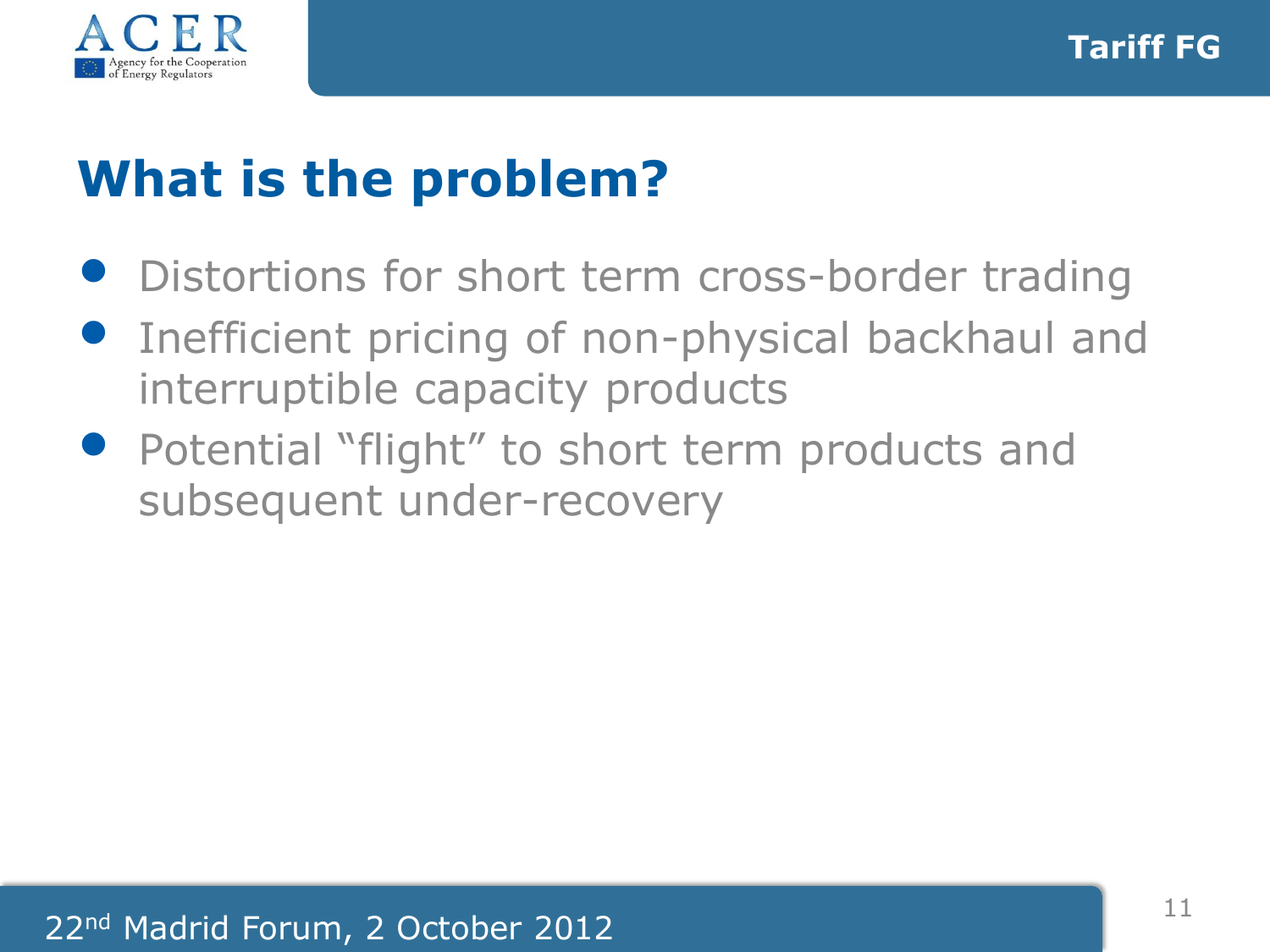

# **What are the proposed rules? (1/2)**

## **Firm standard capacity products**

- Long-term products
	- reserve price  $=$  yearly reference price
- Short term products
	- general rule: reserve price  $=$  lower or equal to the price set proportionately to the yearly reference price
	- Seasonal factors may apply
- Circumstances which allow for deviating from the general rule
	- If significant under-recovery is to be expected, multipliers higher than 1 may be applied
	- Multiplier shall not exceed 1.5
	- NRAs to consult before adopting their decision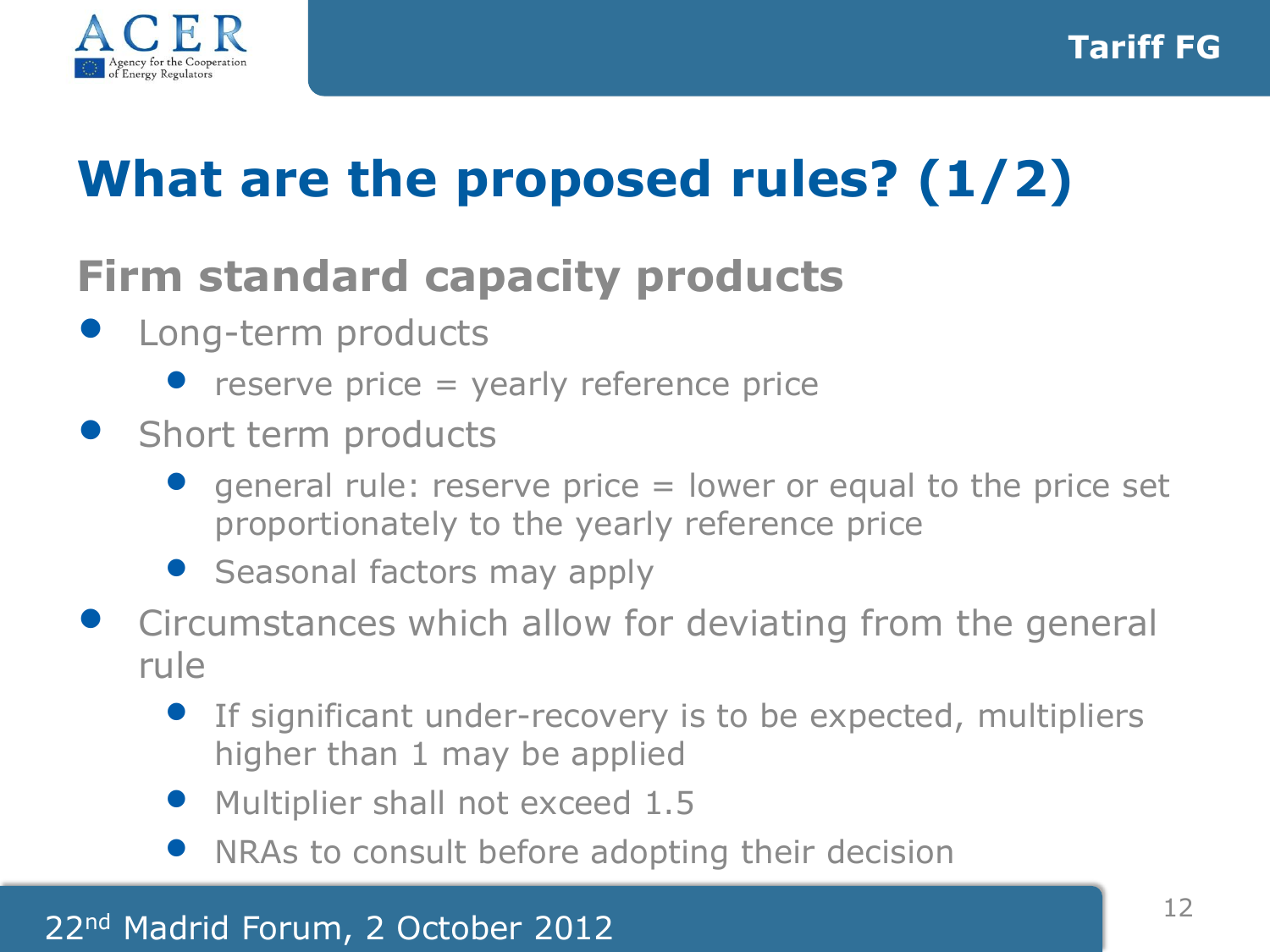

# **What are the proposed rules? (2/2)**

## **Interruptible and non-physical backhaul standard capacity products**

- Reserve price shall be set at a discount to the firm product with equivalent duration
- **•** Interruptible products
	- Discount shall adequately reflect the risk of interruption
	- $\bullet$  Low risk = low discount and vice versa
	- Recalculation once a year
- Non-physical backhaul products
	- Discount shall be set so that the reserve price reflects the level of marginal cost of providing the service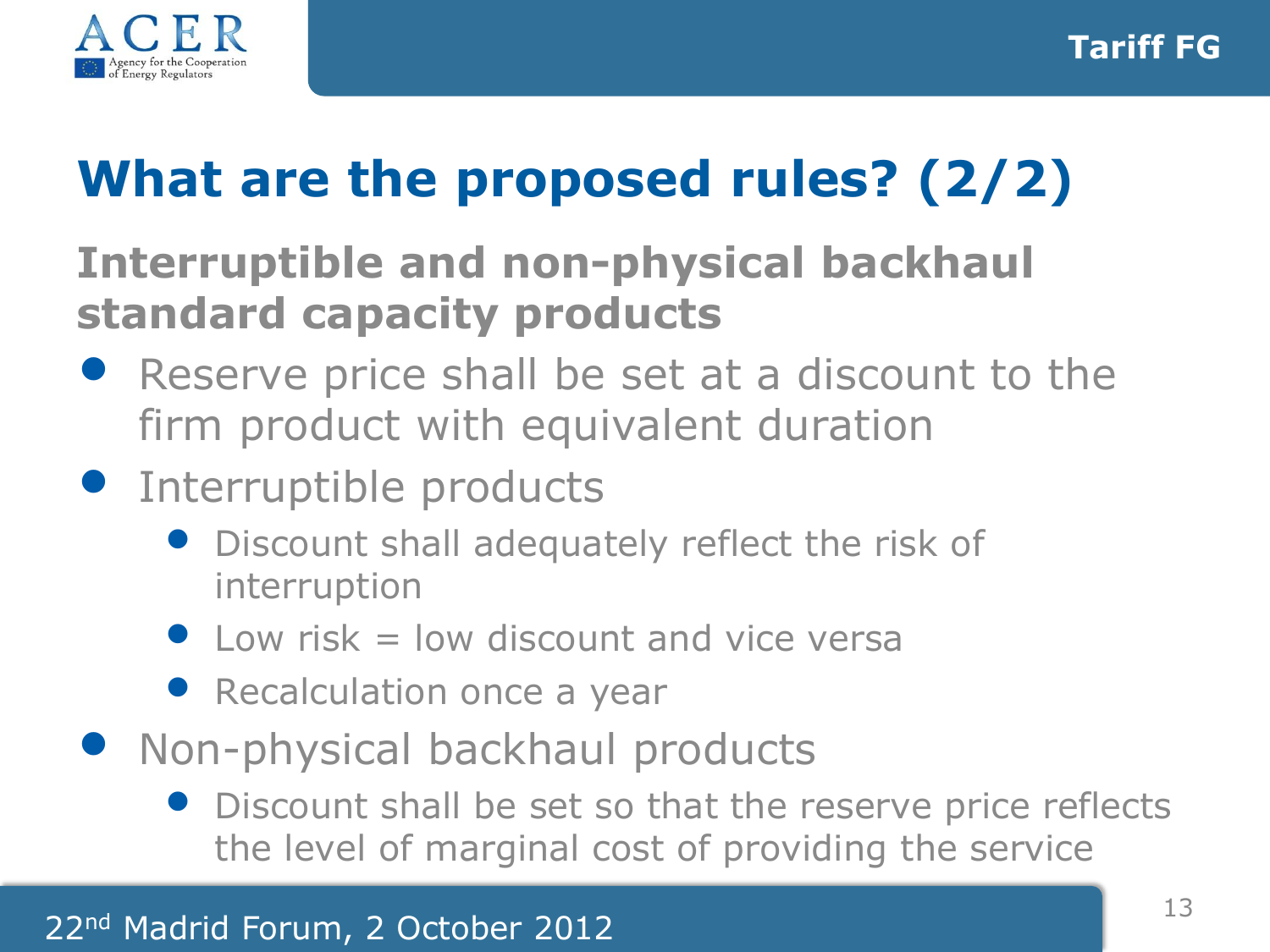

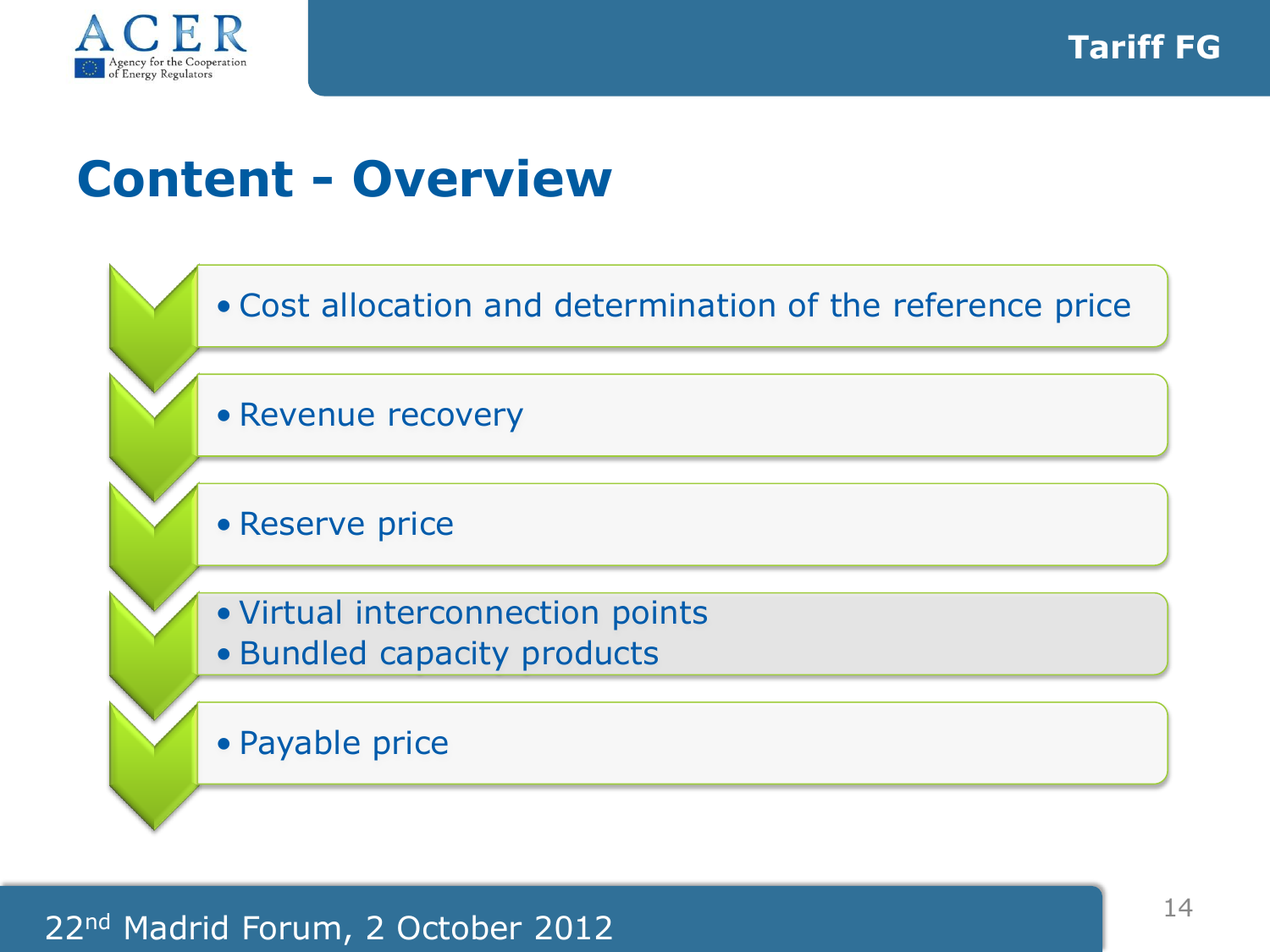

## **VIPs and bundled products**

- Reserve prices for virtual interconnection points
	- Based on the combination of the reserve prices set for the individual entry or exit points
	- NC shall elaborate the combination mechanism
- Reserve prices for bundled capacity products
	- The sum of the reserve prices for entry and exit points
	- Reserve price for unbundled firm capacity shall equal the reserve price of the capacity from which it originates
	- Same splitting rule as in CAM NC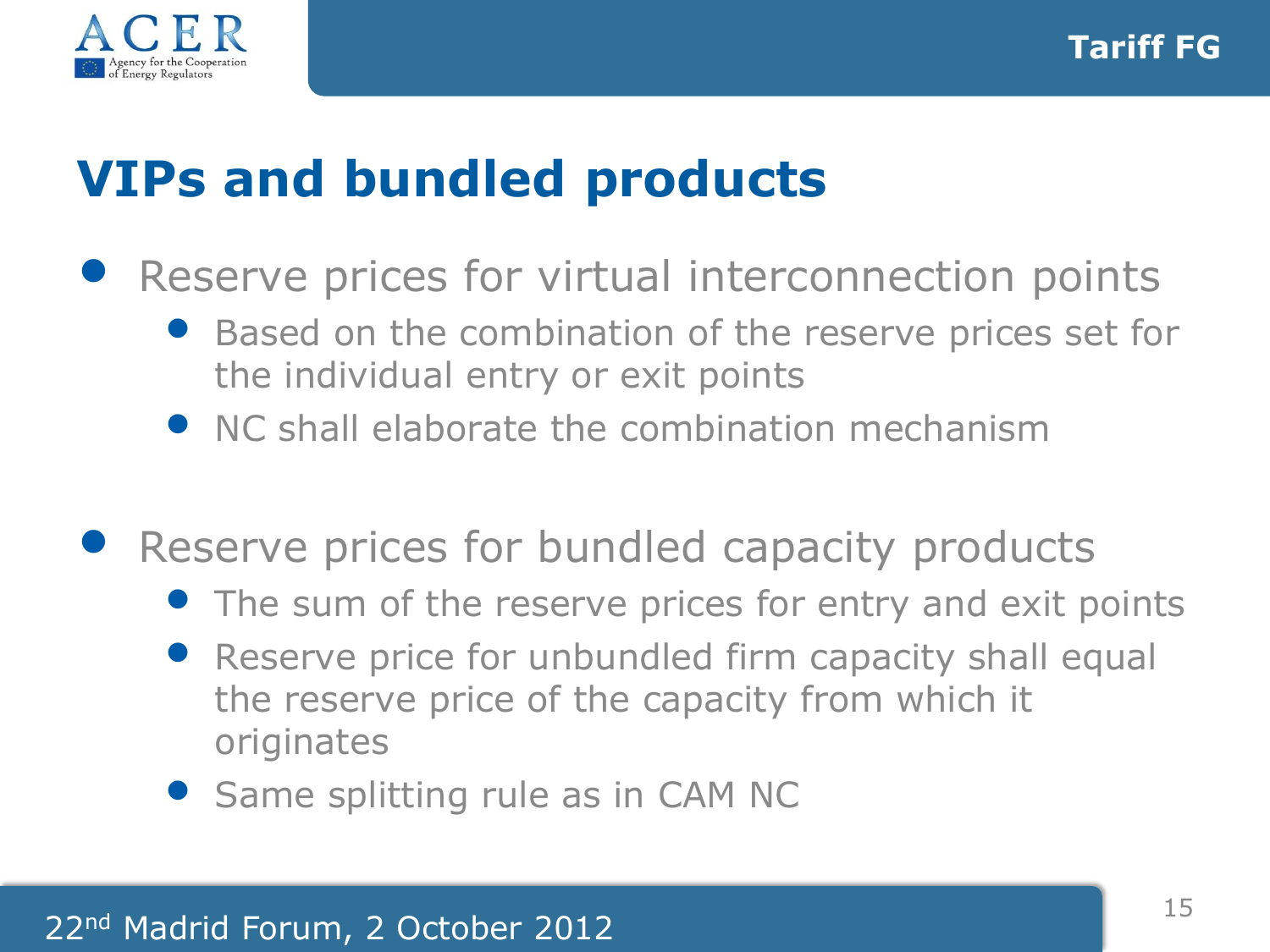

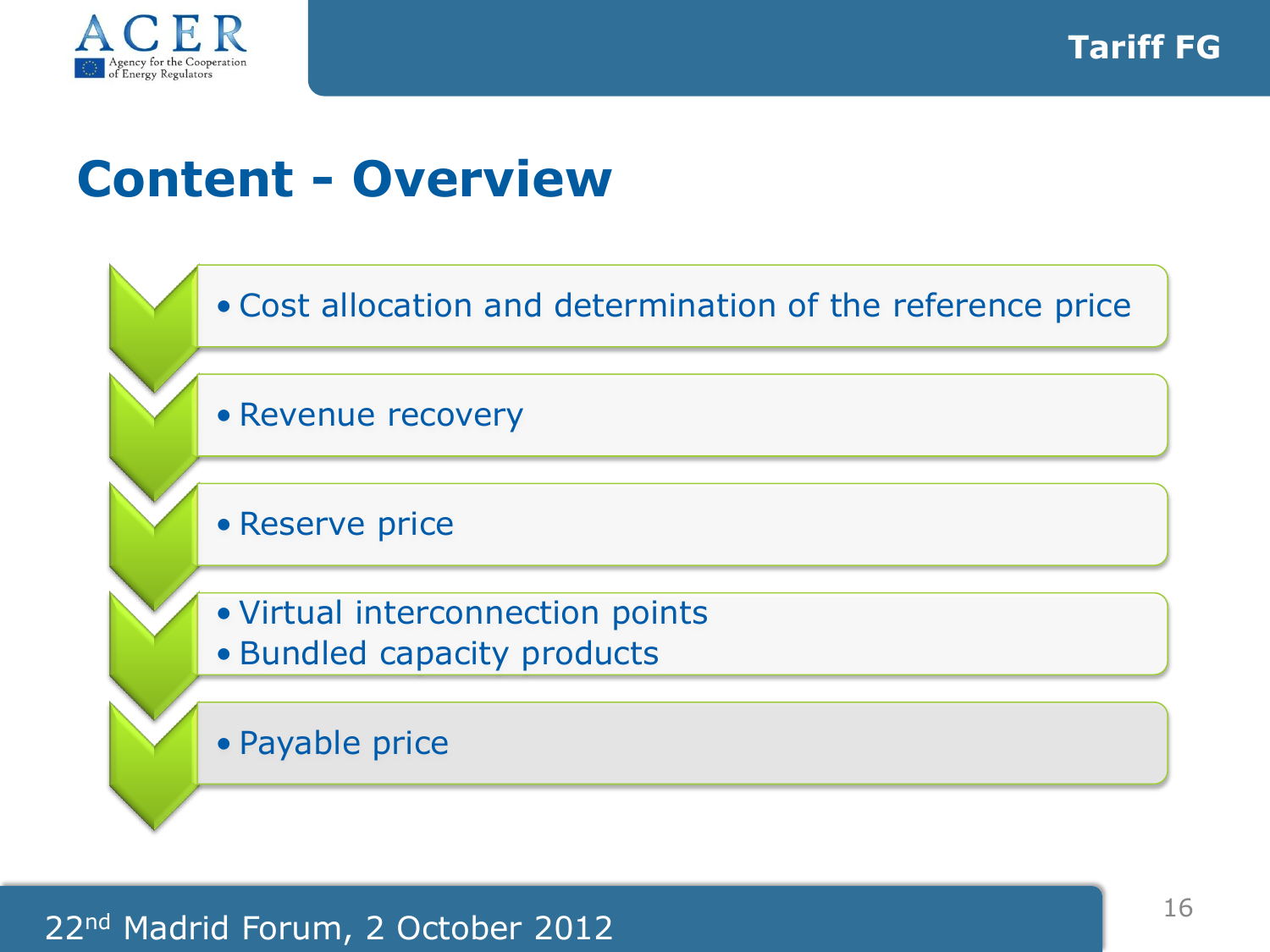

# **Payable price**

- Concept of a floating tariff
- Payable price  $=$  sum of the reserve price at the time of use of the capacity and the premium as determined in the auction



- $\triangleright$  Determined in the auction
- $\triangleright$  Remains unchanged
- $\triangleright$  Determined at the time of use
- $\triangleright$  Might change over time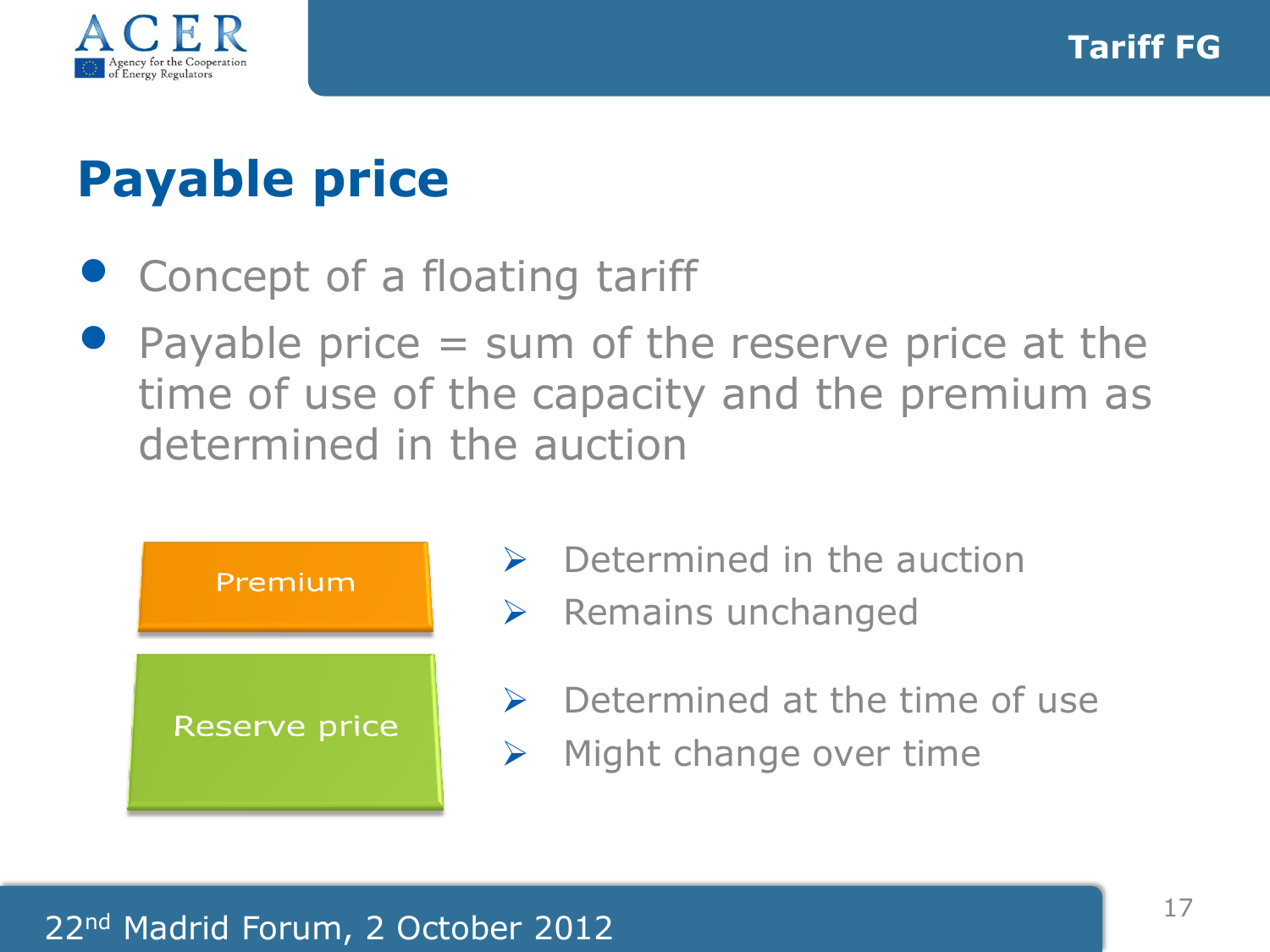

## **Next steps**

- ACER offers stakeholder associations the possibility to have bilateral meetings if needed
- Working level meetings with ENTSOG will continue also during the consultation period
- Consultation deadline: 5 November 2012
- **•** Finalisation of the FG until early 2013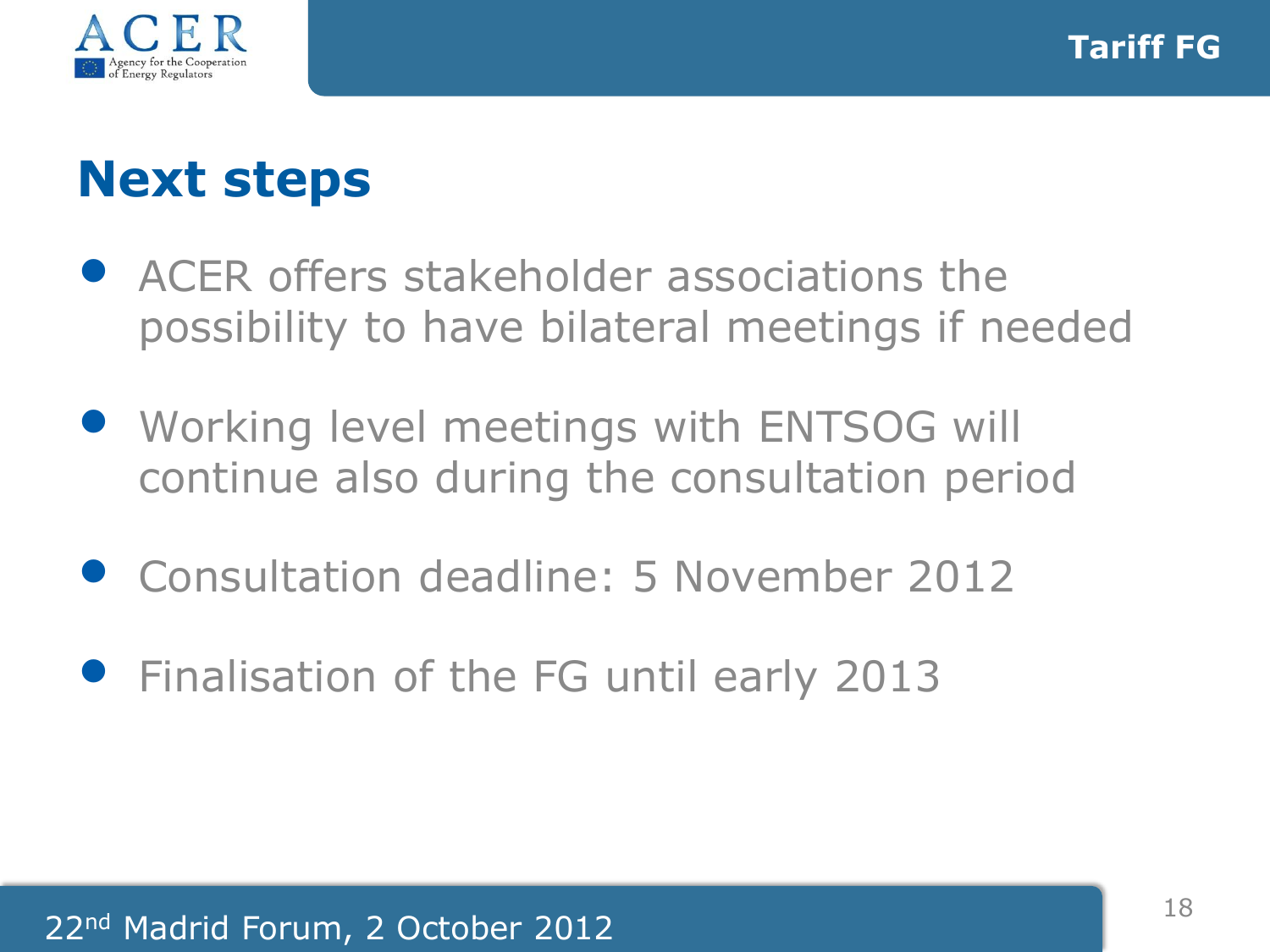

## **Thank you for your attention!**



#### **www.acer.europa.eu**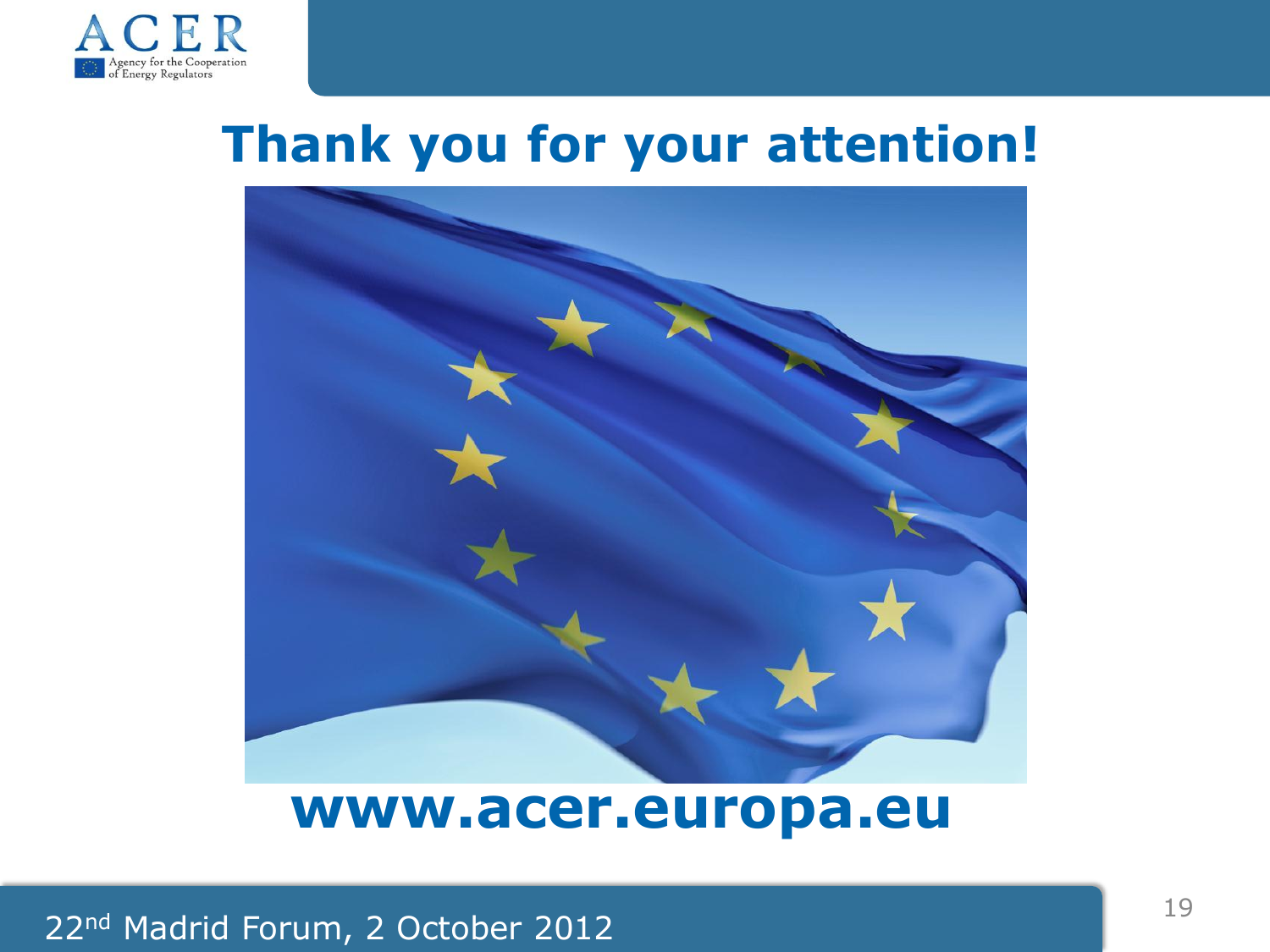

# Back up

22nd Madrid Forum, 2 October 2012 20 20 20 20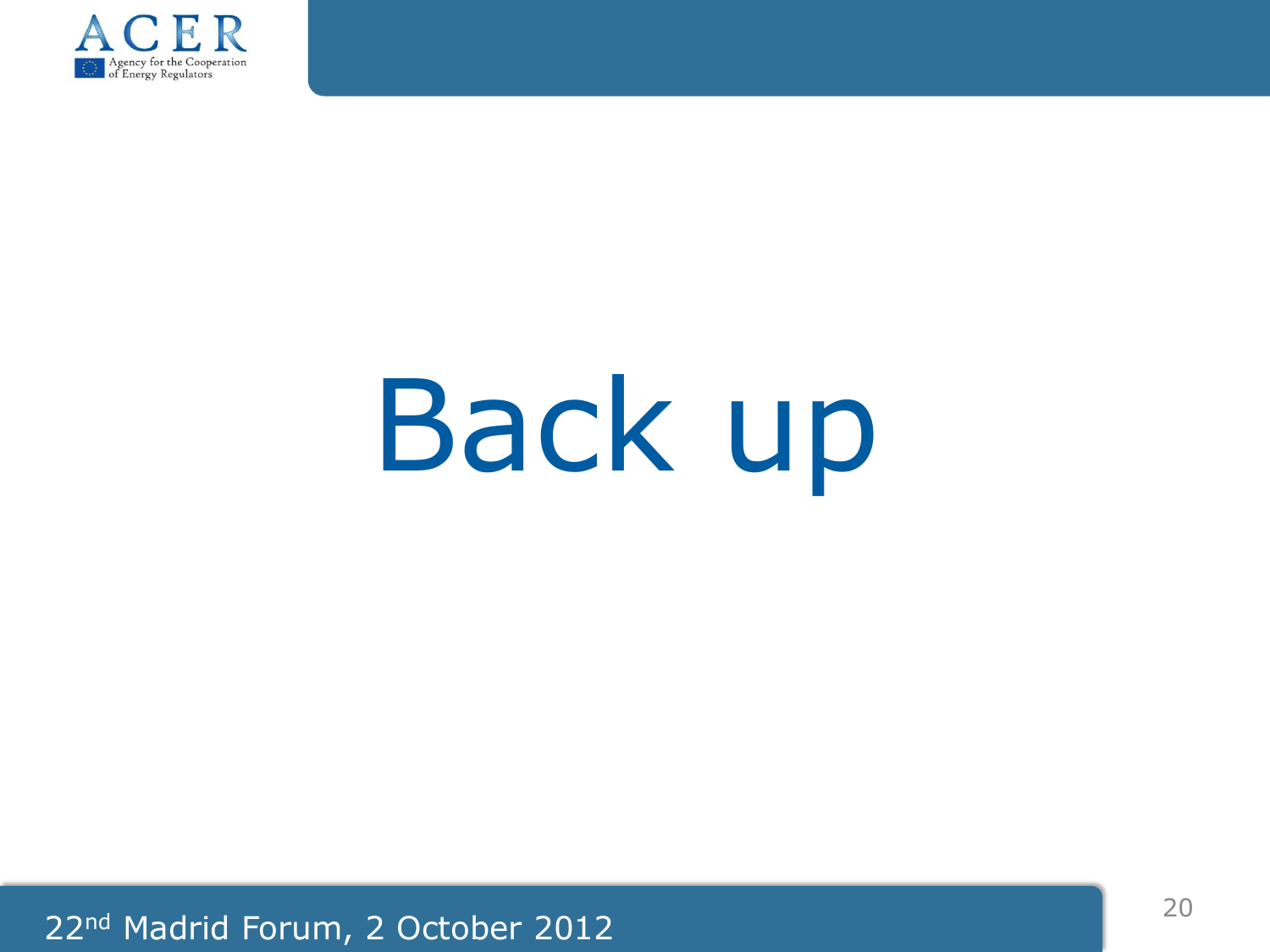

#### **Reserve prices for monthly products Average equal to 1/12 of yearly reference price No seasonal factors**

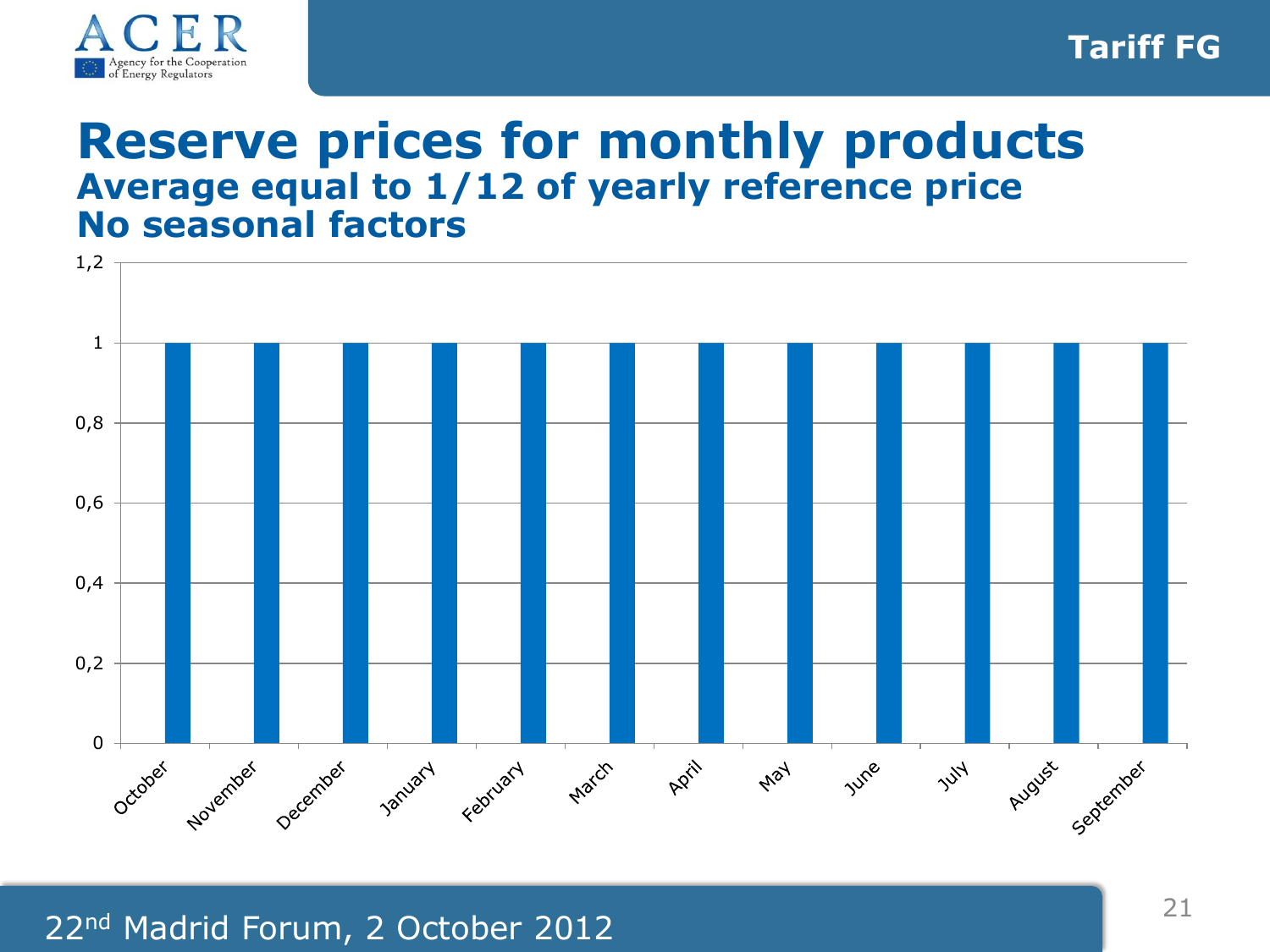

#### **Seasonal factors on monthly products Average equal to 1/12 of yearly reference price**

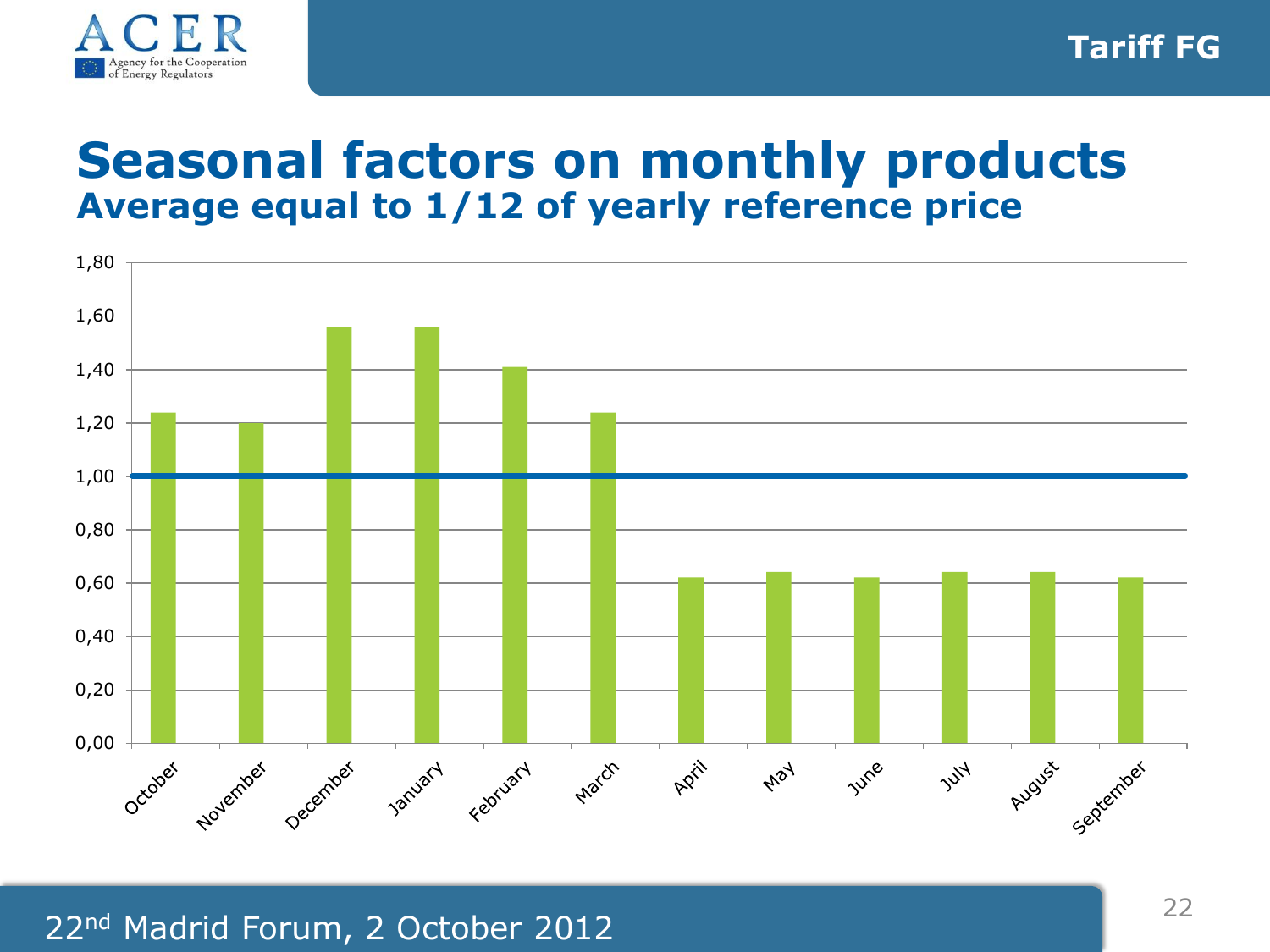

#### **Multiplier of 1.5 Average equal to 1.5 \* 1/12 of yearly reference price Subject to NRA approval, no seasonal factors**